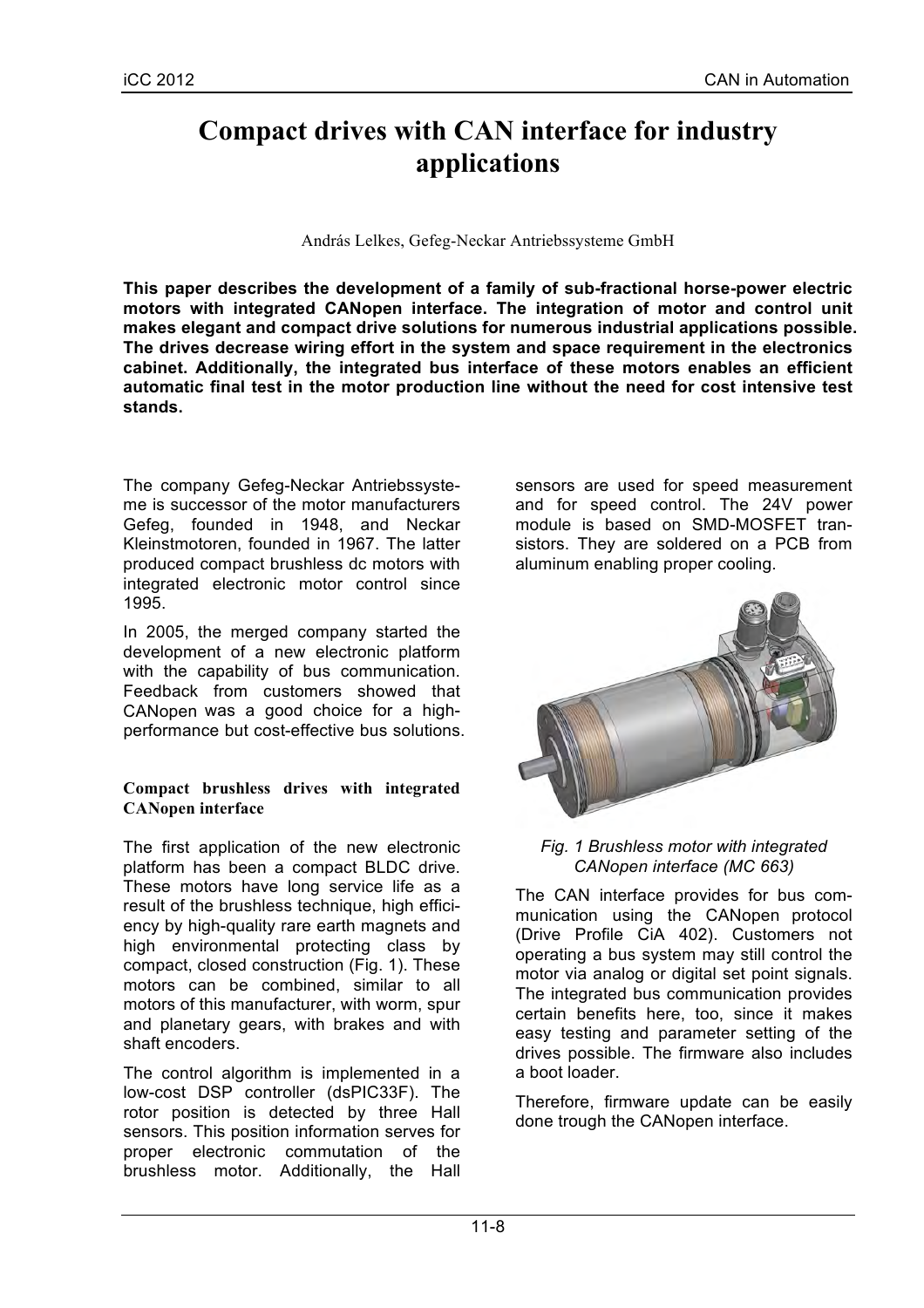## **Development of a new BLDC motor family**

By optimizing the magnet circuit and by implementation of a new winding technology, a new high-performance high-efficiency BLDC motor family was developed. The first member of this family is a compact brushless DC motor with a diameter of 68 mm (MQ 667, Fig. 2).



*Fig. 2 Newly developed high-performance BLDC motor (MQ 667)*

In comparison to its ancestor with the same diameter (M 663), axial length could be decreased by 15%, torque increased by 60% and cogging torque reduced considerably.

Motors of the new family will be available with integrated CAN interface, too.

#### **PMDC motors with integrated CANopen interface**

The electronic platform with CAN interface can be used to control permanent magnet DC motors, too. In spite of mechanical commutation, these drives also contain Hall sensors for the position detection. These sensors deliver speed information for the closed-loop speed control.

Due to inexpensive magnet systems (sintered ferrite segments) and automatic production lines, DC motors are very cost effective. On the other side, the life expectancy of these motors is limited by the commutation system consisting of collector and graphite brushes. However, there are numerous applications where the necessary active service hours do not exceed the maximum limit, in the majority of cases 3,000 hours. In such applications, a conventional DC motor with integrated speed control and bus interface might prove to be an interesting and cost effective alternative (Fig. 3).



*Fig. 3 Permanent magnet DC motor with integrated CAN interface (PC 6355)*

#### **External motor control unit with CANopen interface**

By integrating all components of the system such as power unit, motor control unit, measurement system and bus interface, wiring and planning effort is reduced to a minimum. Of the elaborate wiring system for the individual components, only the supply cable and the field bus cable remain. Therefore, the availability of the system increases. Furthermore, the space required in the electronics cabinet is reduced. Nevertheless, there are applications where the integrated solution is not preferable. The reason can be that environmental temperature is too high or that installation space is strongly limited.

To cover such applications, an external control unit with CAN interface was developed (Fig. 4). This control unit is based virtually on the same hardware and firmware as used in the integrated solutions. In doing so, the platform allows the users to control PMDC and BLDC motors in the same way –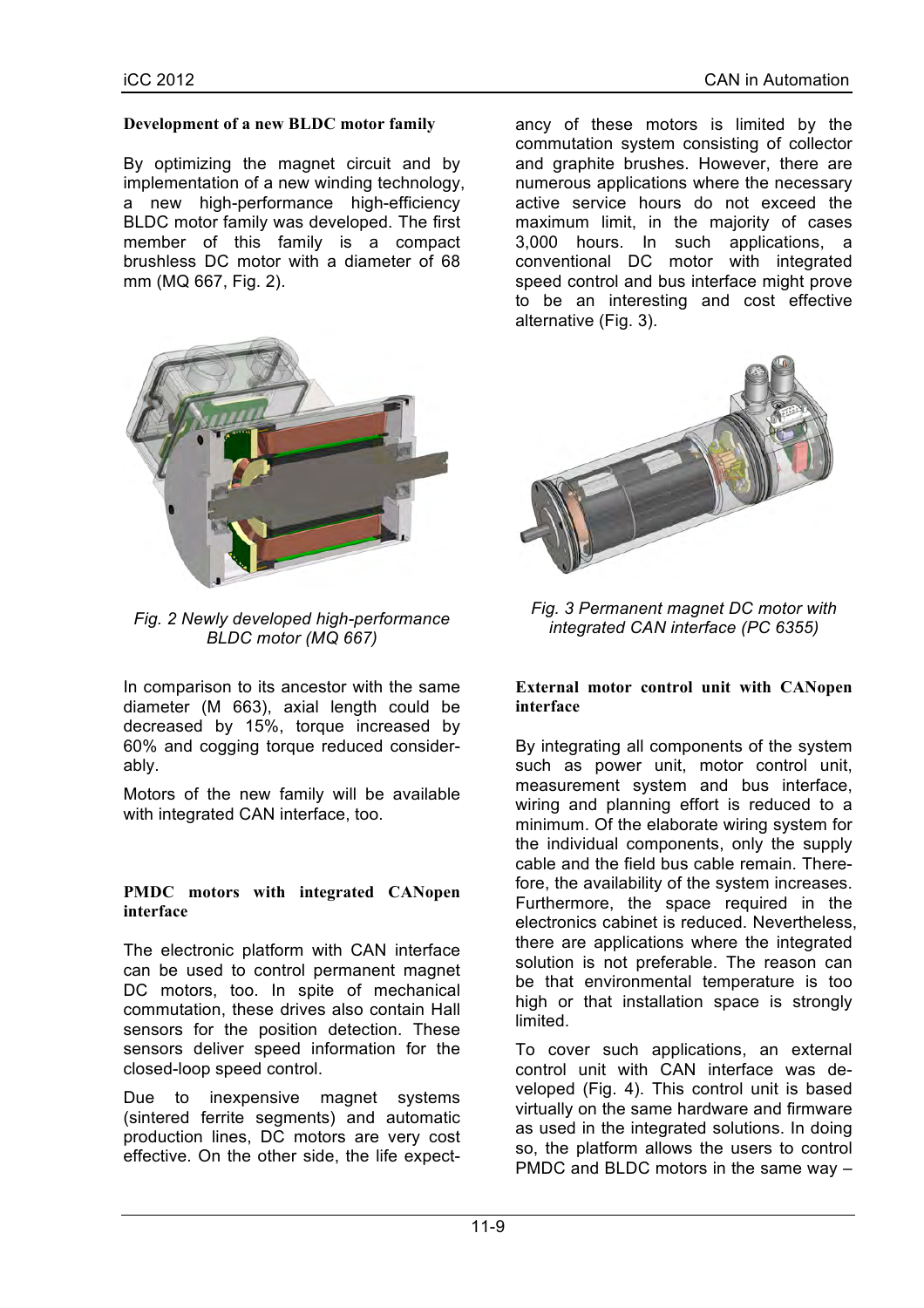no matter whether the control unit is located in a switch cabinet or integrated into the motor.



*Fig. 4 External unit with CAN interface for the control of BLDC and PMDC motors*

**Electronically commutated motors with integrated CANopen interface for 230V 50Hz mains**

At safety low voltage drives, the AC mains voltage has to be converted in two steps. A switch-mode AC/DC converter generates a safety-low voltage (e.g. 24 V) from the 230V 50 Hz AC voltages. From this DC voltage, the commutation unit generates a threephase AC voltage system with variable amplitude and frequency for the motor windings.

Using a commutation unit for direct mains operation, investment spending, system complexity and power dissipation can be reduced. For this reason, such commutation electronics were developed based on an intelligent power module (Fig. 5).



*Fig. 5 Commutation unit with CAN interface for direct 230V/50Hz supply*

In comparison to a safety low voltage DC unit, additional functional blocks have to be integrated:

- single phase bridge rectifier
- DC link capacitor
- initial current limiter
- EMC filter
- switched mode DC/DC converter for the internal control electronics
- safe potential separation between power circuits and bus signals

The difficulty of this task lay in designing a very compact unit while fulfilling the statutory low voltage directive and EMC regulations. An additional problem was how to resolve effective cooling to guarantee a reliable operation of the power and control electronics and to ensure a sufficient life span of the temperature-sensitive electrolytic dc link capacitors.

By integrating this electronic unit in a motor with permanent magnet rotor, an electronically commutated (EC) motor with integrated CAN interface for 230V 50Hz supply has been developed (Fig. 6).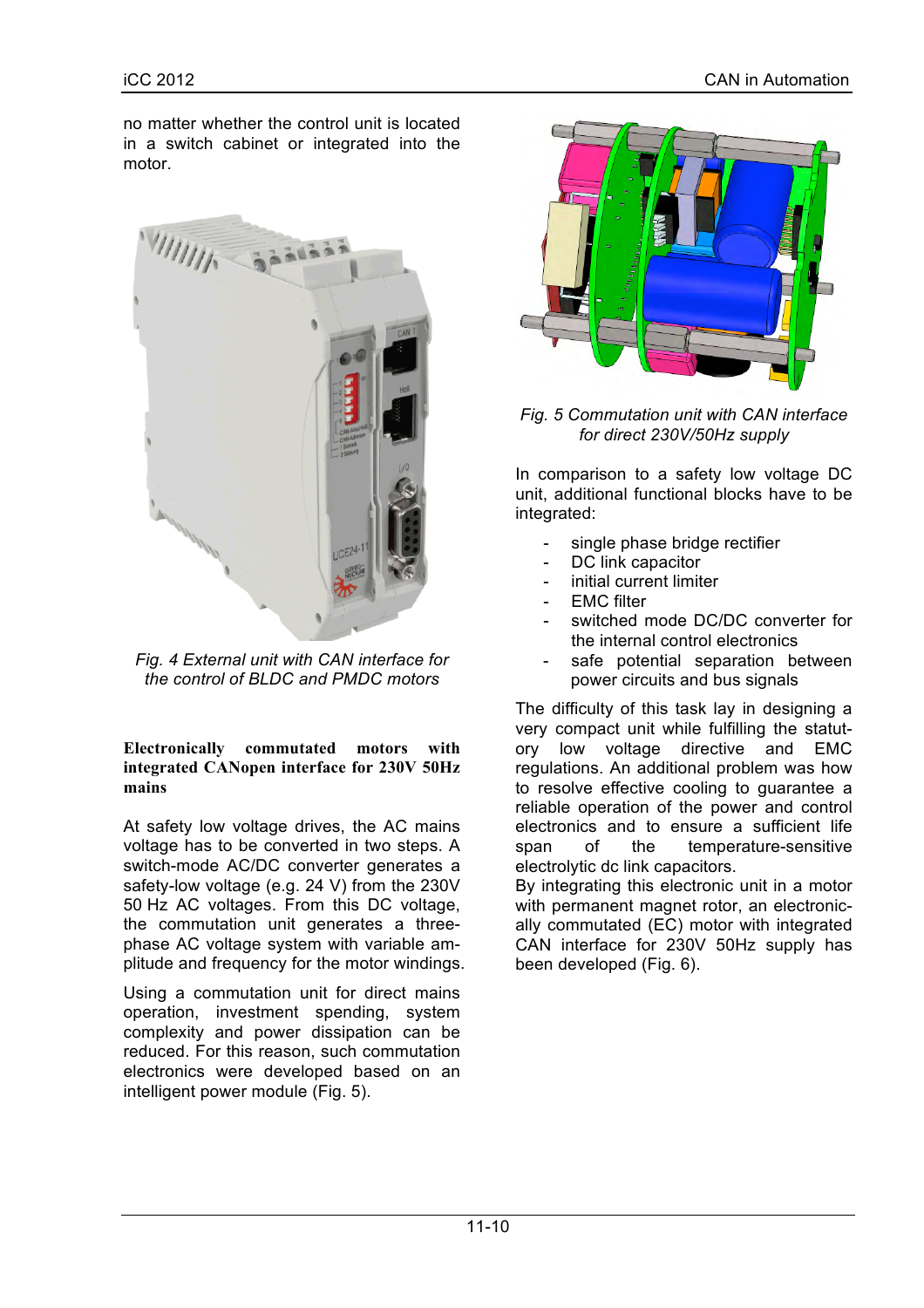



#### **Induction motors with integrated CANopen interface**

Induction motors have a lower nominal torque and a lower level of efficiency than electronically commutated motors do. However, induction motors do not need high prized rare earth magnets for their production. For speed variable drives, the induction motor can be supplied by a converter with variable frequency.

With a modified firmware, the commutation unit of the EC motor can act as a frequency converter for three-phase induction motors. By integrating this unit into the motor housing, a very compact variable speed induction drive can be achieved (Fig. 7).

Benefits of this drive are bus capability (CANopen) and closed-loop speed control, similar to those of all the other members of the large family of drives with the same electronic platform.



# *Fig. 7 Variable speed induction drive with integrated CANopen interface (ACN 984)*

All said drives offer a high degree of environmental protection. They can be combined with brakes and different gears. Furthermore, the unified electronic platform in these products allows new advantageous test procedures in the production and easy parameter settings by customers.

#### **Commissioning program for drives with integrated CANopen interface**

For commissioning, parameter setting, manual testing and monitoring the motors with integrated electronics, the PC software "MotorMonitor" for Windows® computers has been developed. The software is written in the programming language C#. It needs only a CAN/USB adapter to communicate with the motor via CANopen protocol (Drive Profile CIA 402).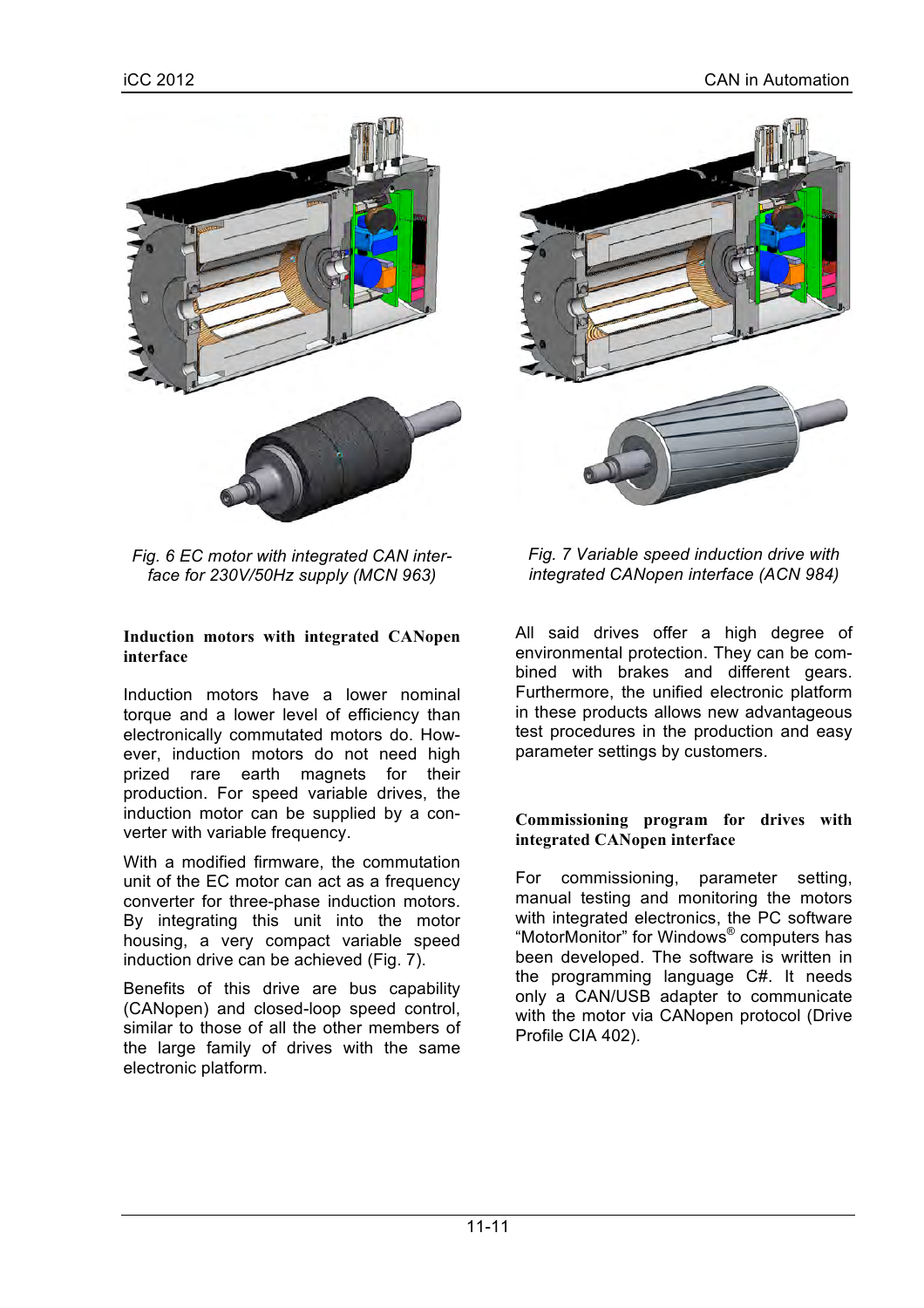

*Fig. 8 Graphical user interface of the commissioning software "MotorMonitor", tab card "Parameters"*

At first, the computer program builds up the communication with the motor. After that, it requests the firmware version of the drive. The software contains a data base with all released firmware versions. Therefore, only the parameters implemented in the actual motor are displayed (Fig. 8).

The software allows the user to change parameters, control the drive (Fig. 9) or monitor important data such as rotor position, velocity, power consumption, and temperature.

The company grants rights of use of this software to its customers free of charge. However, customers cannot change certain safety-relevant parameters.



*Fig. 9 Tab card "State Machine" of the commissioning software*

**Automatic inspection system in the production line utilizes CANopen interface of the motors**

The integrated CAN interface also enables an easy, cost effective but detailed test of these motors in the production line. For the final test, a new test system has been developed. It utilizes the CANopen protocol to communicate with the integrated electronic platform (Drive Profile DSP 402). The test program is based on the routines of the commissioning software.

Without requiring any expensive test station, it is now possible to test the drives automatically. There is no need for any additional sensors for testing, because the integrated intelligent control unit contains all the sensors needed for an adequate test (Fig. 10). The test computer communicates with the microcontroller in motor through the CAN interface and receives the measured values (supply voltage, motor current, rotor position, speed, and temperature).